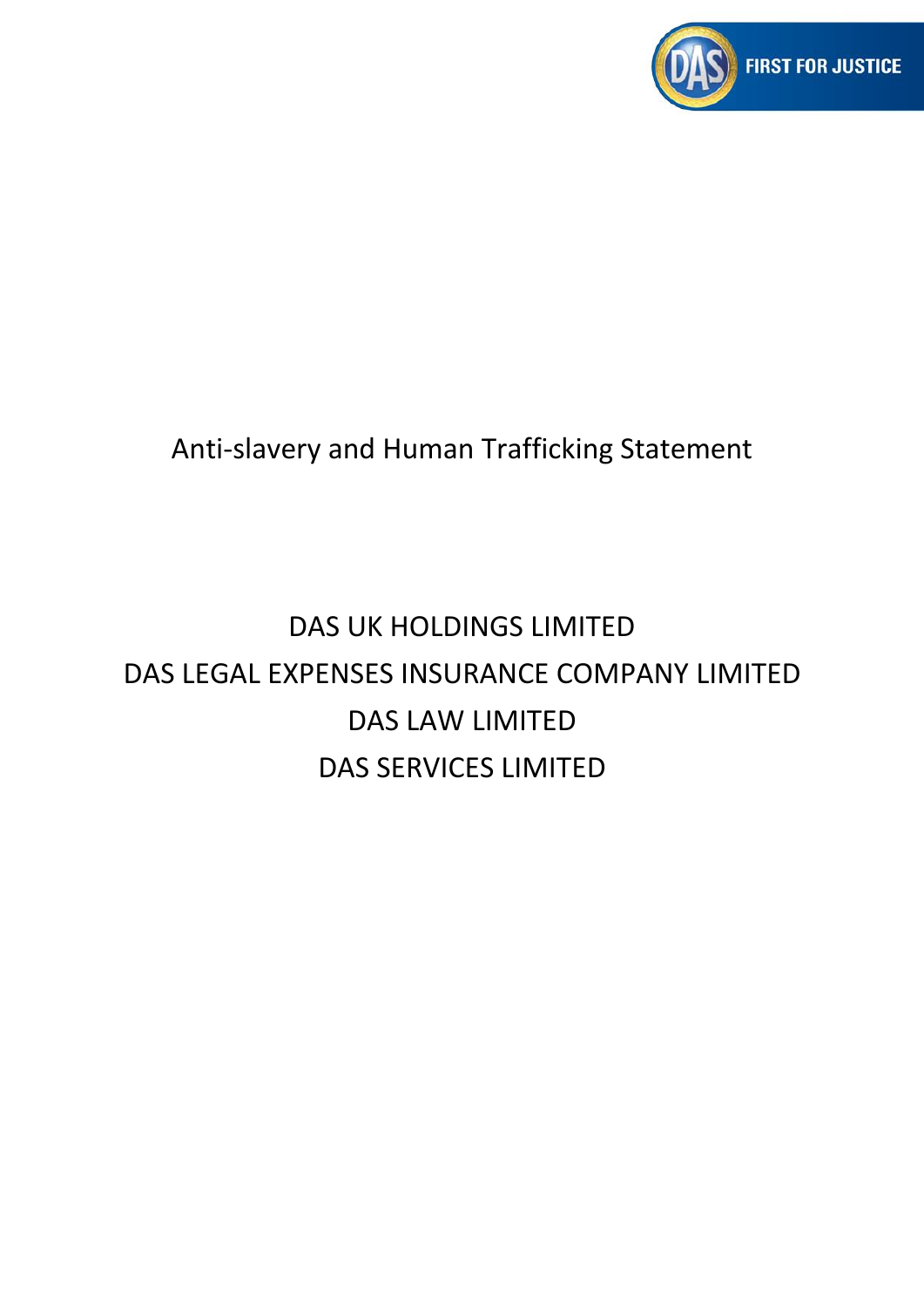

# **1: Statement from senior management**

DAS UK Holdings Limited and its subsidiaries, DAS Legal Expenses Insurance Company Limited, DAS Law Limited and DAS Services Limited ("DAS UK") are committed to preventing acts of modern slavery and human trafficking from occurring within its business and supply chain. DAS UK insists that the same standards that it promotes in combatting modern slavery are similarly adopted and enforced by its suppliers in order to adhere to the obligations and the intent of the Modern Slavery Act 2015 ("the Act").

# **2: Structure of the organisation**

DAS UK operates in the legal insurance and legal services markets together with ancillary and complimenting service streams. DAS UK is a subsidiary of ERGO Versicherungsgruppe AG which is in turn a wholly owned subsidiary of the Munich Re Group.

DAS UK operates primarily in the UK, and employs 700 people with annual turnover of approximately £200m. To find out more about our business, please click [https://www.das.co.uk](https://www.das.co.uk/) or [https://www.daslaw.co.uk.](https://www.daslaw.co.uk/)

In order to deliver our services to business partners, clients and policy holders, we work with a range of suppliers from professional service organisations to suppliers of consumables. Irrespective of the services DAS UK receives from a supplier we insist that their obligations in respect of modern slavery and human trafficking must be to the same high standards as our own.

#### **3: Practices**

As part of our commitment to combating modern slavery, we have implemented the following practices:

- Notified and made staff aware of the importance of the Act;
- Identified how modern slavery may manifest itself in the work environment;
- Notified our suppliers of the importance of the Act as well as our stance on modern slavery and communicated our expectation of adherence by them to our standards.

# **4: Due diligence and Supply Chain Strategy**

As part of our efforts to monitor and reduce the risk of slavery and human trafficking occurring within our supply chains, we have adopted due diligence procedures which include:

Implementing processes which require staff to procure goods and services through the approved supply chain;

Reviewing and where possible consolidating supplier numbers to reduce the overall amount of suppliers which assists in making the supply chain more manageable;

Where possible, assessing the origin of goods and services delivered through that supply chain specifically around the geographic origin of goods to assess whether these are high risk areas;

Undertaking risk assessments of suppliers to identify indicators which may raise concerns about the use by DAS UK of that organisation within the supply chain;

Carrying out appropriate levels of due diligence prior to entering into a new supplier relationship (i.e. reference checking organisations in order to share knowledge of other client of the supplier);

Carrying out supplier audits on an ongoing basis to monitor changes which inform the checks set out above on an ongoing basis.

Our procedures are designed to:

- Control the number of suppliers, such that they are assessed and managed so that slavery and forced labour are not used in the supply chain;
- Influence the behaviours of suppliers so that the objective of the Act is achieved;
- Establish and assess areas of potential risk in our business and supply chains;